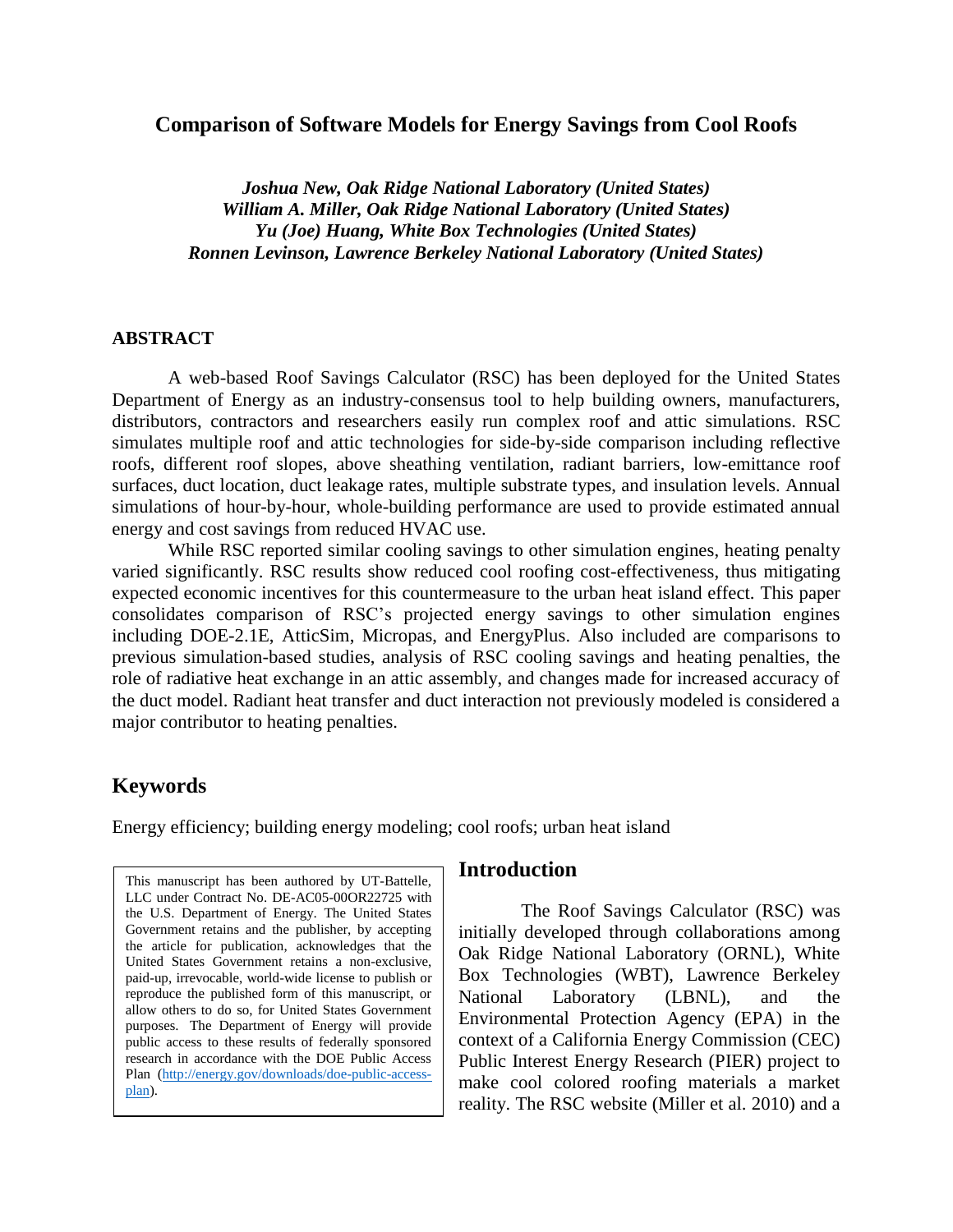simulation engine validated against demonstration homes were developed to replace the DOE Roofing Calculator (DOE 1998) and the EPA Energy Star Roofing Calculator (EPA 2001). The DOE Roofing Calculator tended to report higher annual energy and annual energy cost savings than did the EPA calculator.

The primary objective with the RSC was to develop a web-based tool with which users can easily estimate the annual energy cost savings achieved by installing cool (higher than normal albedo) roofing products on the most common residential and commercial building types in the US stock. Goals included development of a fast simulation engine benchmarked against cool-colored roofing materials, educating the public with regard to cool roofing options and savings, helping manufacturers of cool-colored materials deploy their products, and assisting utilities and public interest organizations to refine incentive programs for cool roofs. Recent emphasis on domestic building energy use, market penetration for cool roofing products, and job creation has made the work a top priority of the Department of Energy's (DOE) Building Technologies Office (BTO).

The simulation engine used in the RSC leverages the modeling capabilities of two wellestablished computer programs: AtticSim, developed by ORNL for advanced modeling of modern attic and cool roofing technologies (ASTM 2004), and DOE-2.1E, a whole-building simulation program developed by LBNL for modeling the hourly energy performance and thermal conditions in residential or commercial buildings. Source code for AtticSim was incorporated as a subroutine within a module of DOE-2.1E and then compiled into an executable we refer to as doe2attic. The primary objective of this paper is to compare the results using doe2attic with the building models and modeling methodology in the RSC against previous studies done by the authors using DOE-2.1E or EnergyPlus, along with a validation study against detailed measured data of roof performance in two test houses in Fresno that was concluded in 2013 (New et al. 2014).

## **Background**

This report compares results from several different simulation engines and calculators including Micropas, DOE-2.1E, AtticSim, Roof Savings Calculator, and EnergyPlus. We briefly discuss the history and capabilities of the most relevant software tools used in this study.

### **DOE-2.1E**

*DOE-2.1E* (LASL 1980) is a whole-building energy simulation program that was originally developed by Lawrence Berkeley National Laboratory in the early 1980s with Version 2.1A (LBNL 1982), continued development for version 2.1B through 2.1E (Winkelmann et al. 1993), and new versions created by James J. Hirsch & Associates (JJH 2014). The core simulation engine is a Fortran-based engineering program which takes a text input description of a physical building, space conditioning systems, internal conditions, operation schedules, and weather data to produce a text output of the energy consumption (or other variables of interest). DOE-2 uses an hourly time-step and "response factors" to model the dynamic heat flows through the building envelope. DOE-2 is composed of four separate modules called sequentially at each time-step: (1) LOADS – simulates heat flow of the building and calculates net balance for fixed thermostat temperature (negative meaning heating load and positive meaning cooling load); (2) SYSTEMS – uses results from LOADS to simulate operation of the space conditioning system, deriving temperatures for each zone, amount of heating/cooling required, and energy consumed;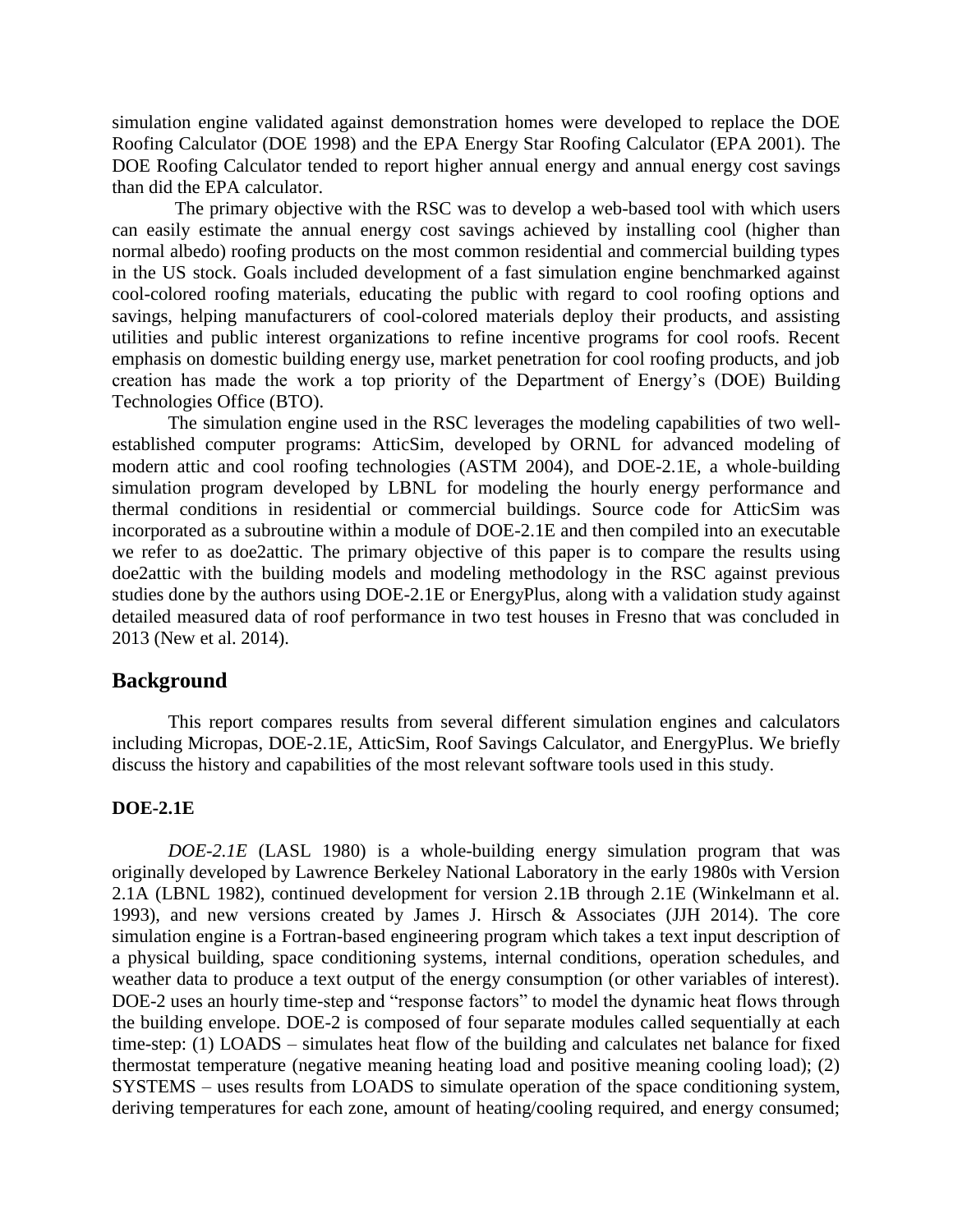(3) PLANT – simulates energy consumed by a central plant (if present) to meet SYSTEMS demands; and (4) ECONOMICS – computes energy costs. Typical runtime is on the order of seconds for an annual energy simulation.

## **AtticSim**

*AtticSim* is a computer simulation program which predicts thermal performance of advanced roof and attic technologies. It mathematically describes conduction, convection, and radiation heat transfer at all interior and exterior surfaces such as gables, eaves, roof deck, ceiling, etc. This includes radiation heat transfer among all surfaces within the attic enclosure (fixed geometries and view factors are assumed), heat transfer with the ventilation air stream, turbulent air flow over different roof material profiles, and latent heat effects due to sorption/desorption of moisture at material surfaces.

*AtticSim* has an advanced algorithm which accounts for most of the computational time for predicting the effect of air-conditioned ducts placed in an attic (Petrie et al. 2004). Typical construction places ductwork within the attic, which can triple the loads for the attic assembly for moderately leaky ducts (Parker 1993). The duct algorithms used have been validated in field demonstration facilities for radiant barriers where the algorithm predicted temperature change in a duct (inlet-to-outlet of the supply duct) to within  $\pm 0.2^{\circ}C$  ( $\pm 0.3^{\circ}F$ ) over all tests which included an insulated duct system (Petrie et al. 1998). *AtticSim* can either use a fixed HVAC on-time, or on-time can be computed by a whole building code and hour-by-hour data passed to *AtticSim* along with hourly indoor boundary temperatures. Sizing of the duct system to match HVAC capacity is also very important for proper airflow distribution. The inlet air temperatures and airflow rates in each duct section can be fixed inputs, or parameters computed by a whole building model and read by *AtticSim* to better simulate attic thermal performance in a whole building.

*AtticSim* has been thoroughly validated for low-slope and steep-slope roofs using field data from seven field sites (Ober and Wilkes 1997); steep-slope asphalt shingle and stone-coated metal roofs (Miller 2006); and clay, concrete, or painted metal tile roofs with above sheathing ventilation (Miller et al 2007). *AtticSim* has been established as ASTM Standard C1340 (ASTM 2004) and ASTM makes publicly available an older version of the *AtticSim* software. Typical runtime is on the order of seconds for an annual energy simulation without ducts in the attic, and approximately two minutes with ducts in the attic.

#### **Roof Savings Calculator**

The *Roof Savings Calculator (RSC)* was developed by integrating *AtticSim* with *DOE-2.1E.* Doing so allows simulation of modern roof and attic technologies (*AtticSim*) that transfer load and energy savings all the way to the whole-building space conditioning (*DOE-2.1E*) so energy and cost savings can be calculated. *RSC* (v 0.92) is currently on the web at [http://rsc.ornl.gov.](http://rsc.ornl.gov/) While *AtticSim* has undergone thorough validation, a project for RSC's integration of *AtticSim* with *DOE-2.1E* was necessary. This project consists of the software comparisons to other simulation engines reported in this study, and is also currently undergoing empirical validation.

*AtticSim* has been incorporated as a subroutine within the SYSTEMS module of *DOE-*2.1E that is called at every time step to simulate the attic based on the conditions outdoors, in the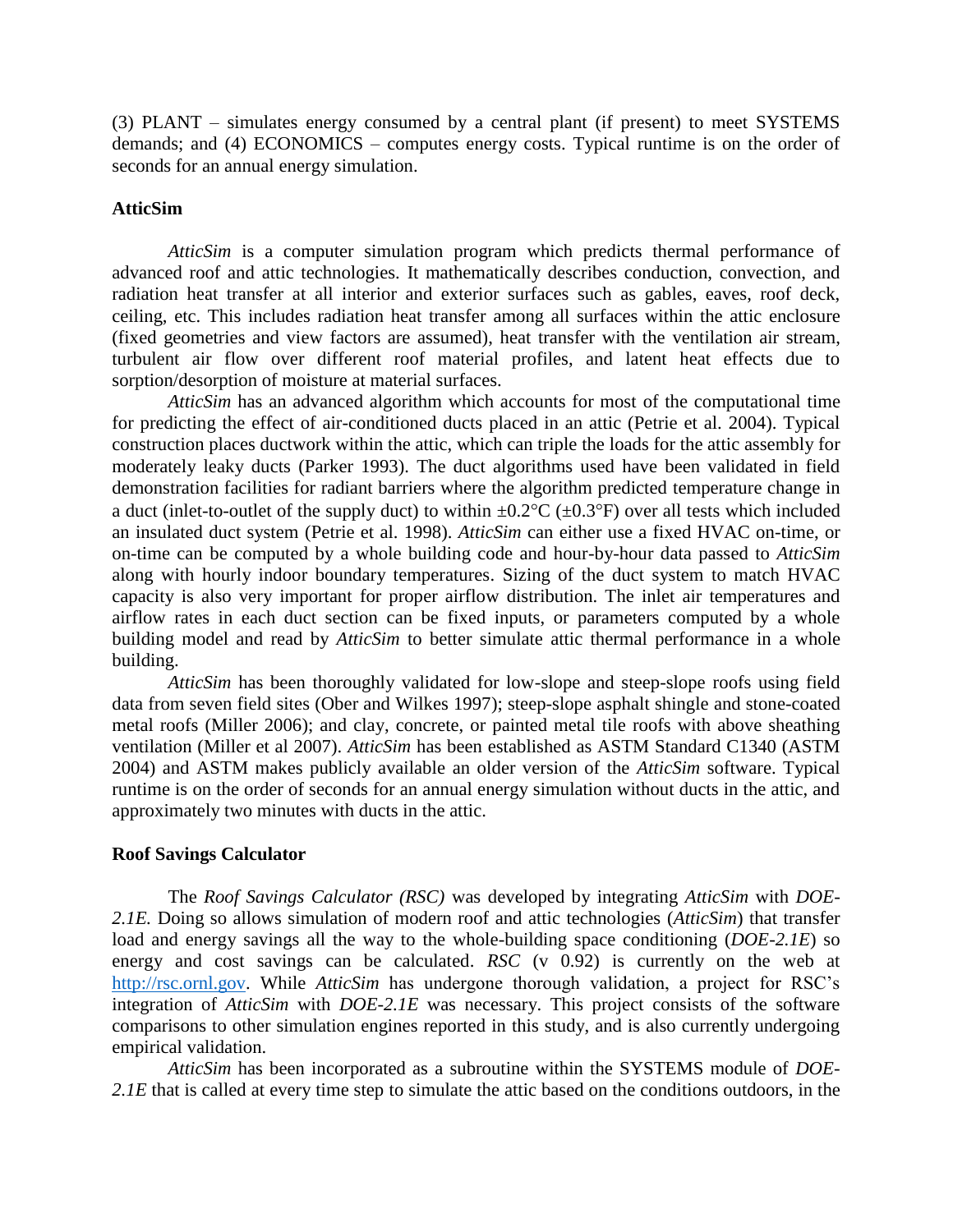space below, and in the air ducts if installed in the attic. *AtticSim* then returns to *DOE-2.1E* the heat transfer through the attic floor to the space below as the primary hand-shaking mechanism between the two simulation engines. In addition, heating or cooling to be provided by the *DOE-2.1E* HVAC system is provided, taking into account the conductive and convective heat flows through the ducts as reported by *AtticSim*. *DOE-2.1E* then combines this information with the rest of the building model to derive the building's indoor conditions and total energy consumption. This combined program is called *doe2attic*, and works just like *DOE-2.1E* except for the additional inputs needed by *AtticSim*. More information on how they have been linked and the web-interface for the *RSC* can be found in New et al. (2011). Typical runtime is approximately 30 seconds for an annual energy simulation without ducts in the attic, and approximately two minutes with ducts in the attic.

#### **EnergyPlus**

*EnergyPlus* began in 1995 to replace DOE-2 and is currently DOE's flagship wholebuilding energy simulation program. Since that time, DOE has invested over \$65 million in adding new building technologies and modern simulation capabilities. Many algorithms of varying fidelity exist for modeling certain phenomena within the simulation engine, allowing the user to occasionally define the tradeoff between more accurate simulations and longer runtime. EnergyPlus consists of ~600,000 lines of Fortran code and has recently been cross-compiled to  $\sim$ 750,000 lines of C for version 8.2. The typical runtime of EnergyPlus is on the order of a few minutes to run an annual energy simulation.

#### **Benchmarking the RSC**

At the time of the research project, one study (Dodge 2002) shows tile roofs comprise ~30% of the new and retrofit roof markets in California. A more recent study (Western Roofing 2014) states that tile makes up 14% of the western U.S. roofing market. Therefore, field experiments were conducted in Southern California to benchmark both AtticSim as a stand-alone tool and the new RSC. AtticSim has a history of validations against several different profiles of tile, stone-coated metal, asphalt shingle and standing seam metal roofs, all of which were field tested at ORNL's Envelope System Research Apparatus (ESRA) through measurement of temperatures and heat flows for each of the attic types. However, AtticSim was also benchmarked against two of the Ft. Irwin homes to assist White Box Technology with its benchmark of the RSC. For brevity, the benchmarking effort for one house (House N5 with a tile roof attached to the deck and monitored in August 2008) is described in this paper.

Heat flux transducers (HFTs) were attached to the roof sheathing to measure the heat flux crossing the north- and south-facing roof decks. The contractor insulated the attic floor with RSI-6.7 (R-38) fiberglass batt. Type T thermocouples were placed across the insulation at three different ceiling locations and used to deduce the ceiling heat flux from the product of thermal conductance of the batt and temperature difference across the batt. Samples of the RSI-6.7 batt insulation were retrieved from the demonstration site and measured for thermal conductivity in ORNL's heat flow metering apparatus. Prior experience showed an HFTs sensitivity to be too low to accurately measure the flux across an RSI-6.7 batt.

Pyranometers were attached to the north- and south-facing roof surfaces to measure the global irradiance on the respective sloped surfaces. Outdoor air temperature and relative humidity (measured under the soffits of the north- and south-facing exterior walls) and indoor air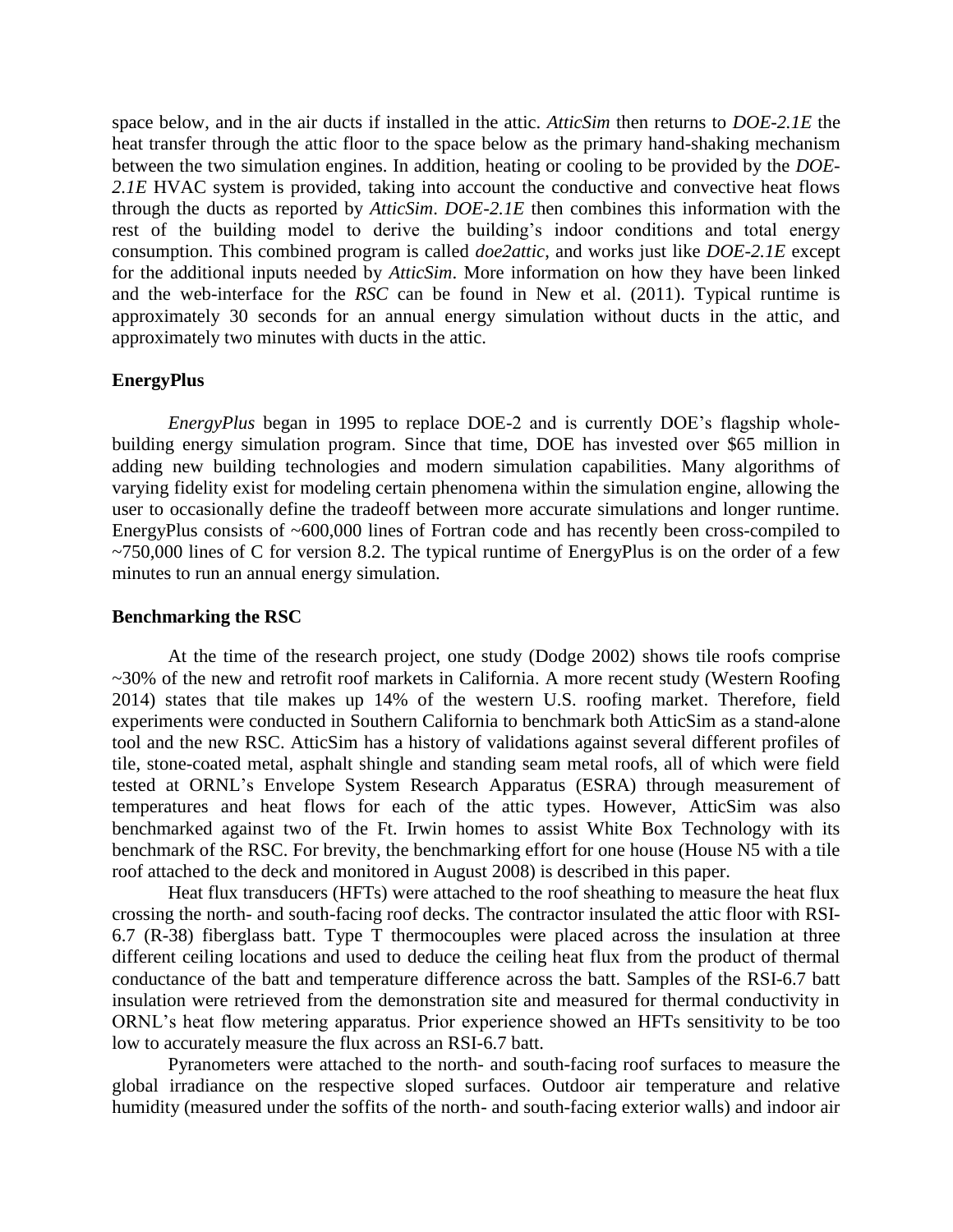temperature (measured at the thermostat) were used as boundary conditions by AtticSim. AtticSim computed the surface temperature of the tile, the air temperature in the inclined air space made by the tile, the heat flux crossing the roof decks, the attic air temperature, and the heat flux crossing the attic floor.

Estimates had to be made of the airflow induced by a solar powered attic ventilation fan installed on the south facing roof. All homes had these fans that energized whenever the photovoltaic panel generated enough current to drive the fan. The heat flux crossing the south facing roof deck computed by AtticSim closely matched the flux measured by the HFTs installed on underside of roof deck (see [Figure 1\)](#page-4-0). Benchmarks for the attic floor [\(Figure 2\)](#page-4-1) show that the AtticSim heat flux predictions lead the measured flux by about two hours. Results show a thermal capacitance effect between the measured flux reduced from thermometry and AtticSim predictions. The shift is most evident during periods of peak irradiance. However, measurement and prediction are in better agreement during the late evening and early morning hours [\(Figure](#page-4-1)  [2\)](#page-4-1).



<span id="page-4-0"></span>**Figure 1. The heat flux through the south-facing roof deck for House N5 in August 2008 having cool color tile laid directly to the deck.**



<span id="page-4-1"></span>**Figure 2. The heat flux across the attic floor for House N5 in August 2008 having cool color tile laid directly to the deck.**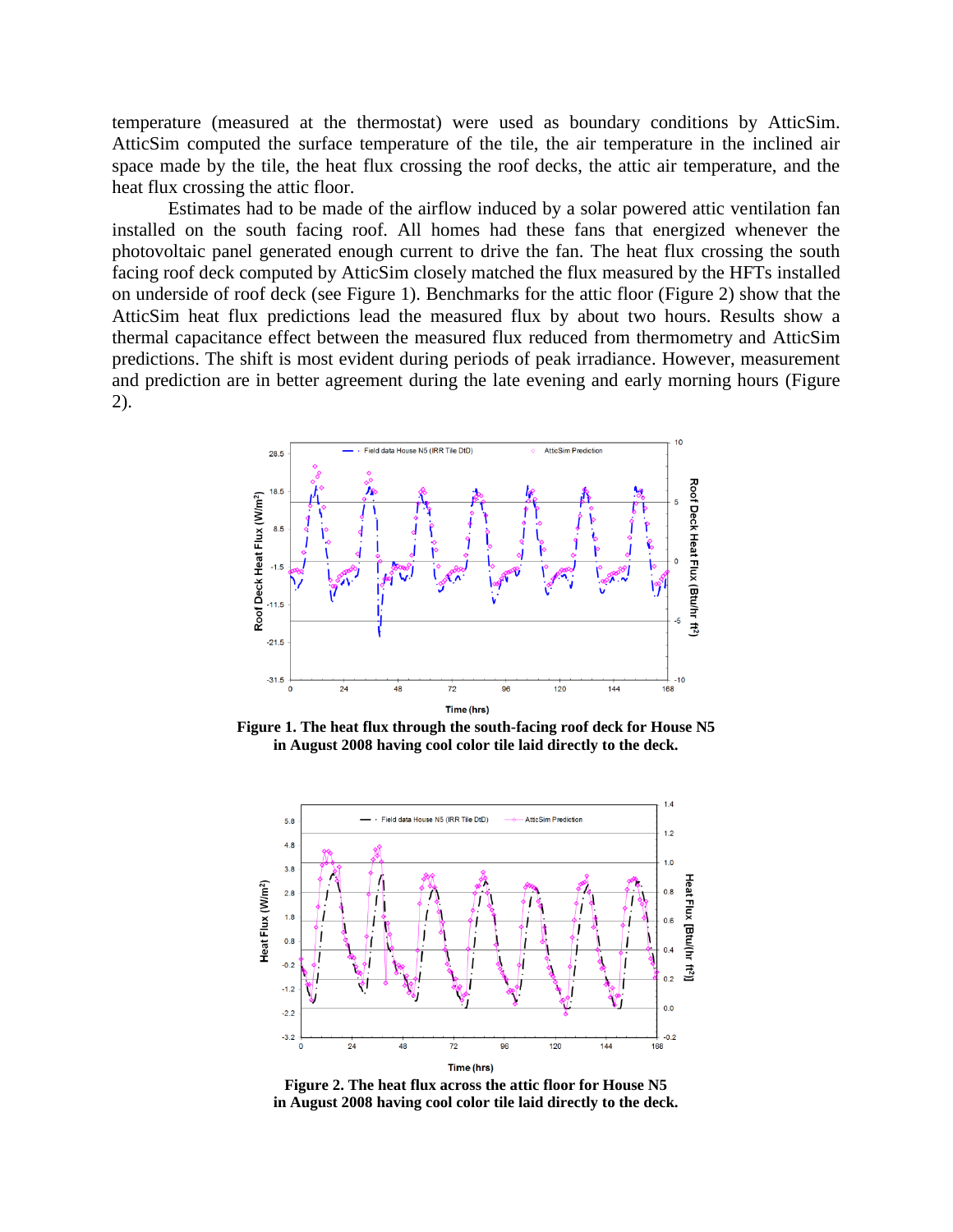#### **doe2attic Simulation of Benchmark Houses**

Simulations were repeated for House N5 using the August  $8<sup>th</sup>$  week of field data and for House N8 using the February  $8<sup>th</sup>$  data. The combined doe2attic program was used with this empirical data to test whether AtticSim was working properly as a subroutine within DOE-2.1E for the thermal exchange through the attic floor (i.e., house ceiling) and the data exchange about HVAC operations and duct losses. Both of these issues are complex, since they are nonlinear as well as interrelated. The heat flows through the attic floor, which are critical for determining the energy savings from attic conservation measures, are further complicated by the fact that *DOE-2* uses several sequential steps to derive net zone heat flows, so that in coupling *DOE-2* with AtticSim, it has been necessary to disable some of these steps to prevent double counting. Duct losses, particularly those placed in an attic, can strongly depend on HVAC sizing and partial load ratios. DOE-2 assumes that the HVAC system is "right-sized" (i.e. sized based on the simulated building load) (LBNL 1982). To calculate the duct losses, AtticSim needs to know the on-time for the HVAC system, but that is not known until further into the simulation process. Ultimately, it was found necessary to model the attic twice, once with *DOE-2* and then again with AtticSim.

[Figure 3](#page-5-0) shows the measured attic air temperatures benchmarked against the modeled air temperature computed by the stand-alone AtticSim code and by doe2attic*.* Both codes predict the measurements temperatures to within  $\pm 1.1^{\circ}C$  (2°F) with exception of the early morning hours from about 2:00am until 8:00am. The results of the benchmark show that doe2attic is predicting the attic air temperature to about the same accuracy as the standalone AtticSim code. Hence the integration of AtticSim into DOE-2.1E appears to be working adequately**.**



<span id="page-5-0"></span>**Figure 3. Comparison of AtticSim before and after integration with DOE-2 (doe2attic).**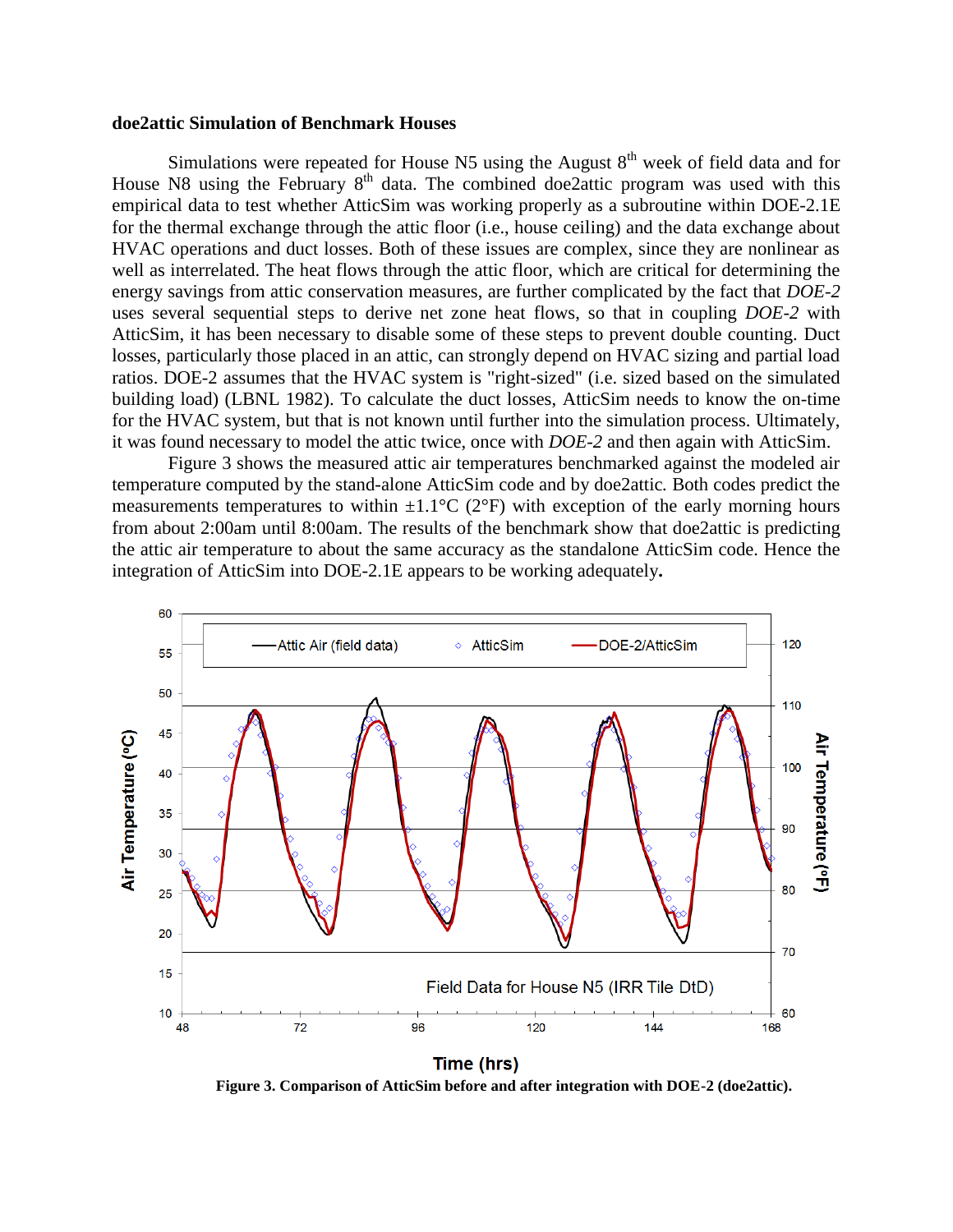#### **Comparison of RSC to previous studies**

From 2009-2011, WBT worked with ORNL to create the RSC as an easy-to-use Webbased calculator for estimating the effects of various roof and attic strategies on the heating and cooling energy uses of four building types—residential, office, retail, and warehouse—in 239 U.S. locations. WBT's main responsibility was to develop the doe2attic engine by linking the DOE-2.1E whole-building simulation program with ORNL's AtticSim program. After the initial roll-out of the RSC in mid-2011, questions were raised because the results produced by the RSC for "cool roofs" differed from those of previous studies, particularly those by LBNL. While the RSC predicted annual cooling savings similar to those from previous LBNL studies, it computed annual heating energy penalties that were much larger than those reported in LBNL studies.

To better understand and evaluate these differences, a thorough comparison was conducted of the RSC doe2attic simulations against those using two other programs—DOE-2.1E and EnergyPlus v7.0. EnergyPlus is a whole-building simulation program currently supported by DOE, while DOE-2.1E was used in the previous LBNL studies for roofs in commercial and residential buildings.

#### **Comparison of RSC to previous LBNL studies**

After the RSC went online on April 22, 2010, LBNL researchers compared RSC to previous reports for an old office building prototype. This old office building prototype was for a  $455 \text{ m}^2$  (4900 ft<sup>2</sup>) 1-floor, pre-1980 building with a low slope built up roof, no radiant barrier, no above-sheathing ventilation, RSI-40 (R-7) ceiling, gas furnace with 70% heating efficiency, 8.4 SEER (2.3 COP, 8 EER), uninspected ducts, and a roof thermal emittance of 90%. Comparing a cool roof with a solar reflectance of 60% to a traditional roof with 20% solar reflectance, RSC calculations of annual cooling energy savings were typically within about 20% of those predicted in earlier studies by LBNL (Akbari and Konopacki 2005a, 2005b, Akbari et al. 2006). However, the RSC annual heating penalties were 6-12 times larger than those calculated by LBNL [\(Figure](#page-6-0)  [4](#page-6-0) and [Figure 5\)](#page-6-1).



150  $v = x$  $y = 12x$  $R^2 = 0.10$ 100 85C v0.92 (2010) 50 Annual heating site energy penalty (MJ/m<sup>2</sup>)  $\mathbf 0$  $\Omega$ 50 100 150 DOE 2.1E (Akbari & Konopacki 2005)

<span id="page-6-0"></span>**Figure 4. RSC vs. LBNL cooling energy savings from cool roofs on old office buildings in 14 U.S. cities**

<span id="page-6-1"></span>**Figure 5. RSC vs. LBNL heating energy penalties from cool roofs on old office building in 14 U.S. cities.**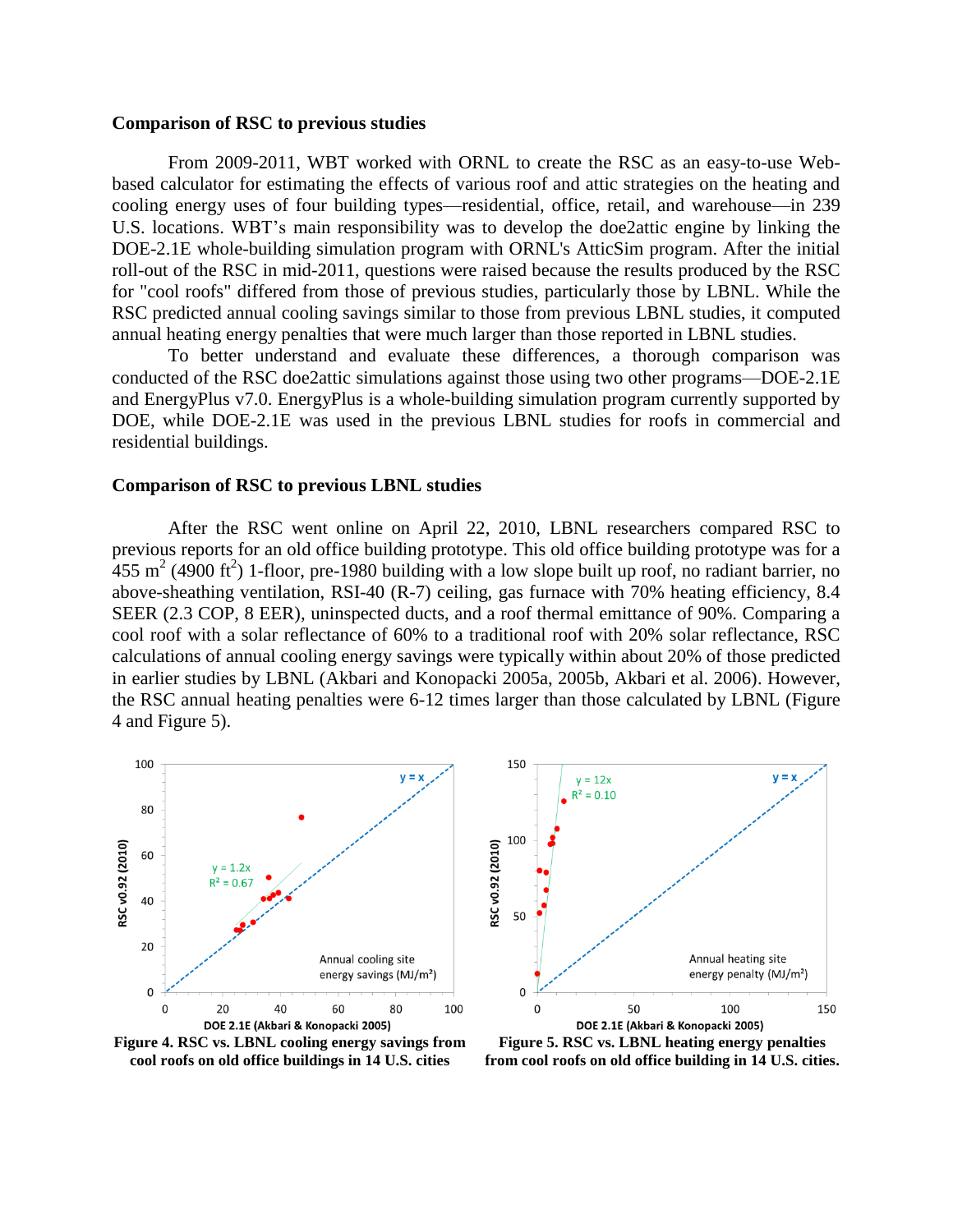The difficulty with this discrepancy is that, whereas LBNL's previous study showed that cool roofs were beneficial for an old office prototype in all 14 US climates studied, the RSC now showed them to be detrimental in colder locations such as Chicago, New York, Philadelphia, and Baltimore [\(Figure 6\)](#page-7-0). It also appears that the RSC shows greater sensitivity to the energy impacts due to cool roof changes in general, since the RSC shows larger cooling savings in hot locations such as Phoenix. Our initial assessment of these differences in cooling savings and heating penalties was that they may have resulted from differences between how the DOE-2.1E program used in the previous LBNL work and AtticSim handles radiant heat exchange in interior spaces.

Since doe2attic is a modified version of DOE-2, the input files can be used with either doe2attic or DOE-2.1E. In the preliminary assessment, WBT took the RSC input files for a set of 40 test runs done by LBNL and used them with doe2attic as well as standard DOE-2.1E, progressively eliminating the duct model, attic ventilation, etc., to produce a simple model of an unvented attic with no interaction with the HVAC system. When this basic attic model was run with doe2attic and DOE-2.1E, the differences in heating penalties were reduced, but still significant with doe2attic showing double the heating penalties as shown by DOE-2.1E [\(Table](#page-8-0)  [1\)](#page-8-0). It is anticipated that duct heat gain/loss and attic ventilation are scalar factors that multiply both the cooling savings and heating penalties, but do not affect their relative magnitudes.

From an algorithmic perspective, the differences in the attic model of DOE-2.1E and AtticSim are easy to explain. AtticSim does a detailed heat balance of the attic heat flows taking into account radiation, convection, and conduction, whereas the weighting factor method in DOE-2.1E, derives only the room air temperature, with no explicit solution of the interzone radiative transfer between different room surfaces, such as between the bottom of the roof and the top of the ceiling. Heat flow through the attic floor is calculated as pure conduction between the air temperatures of the attic and the space below. Therefore, in DOE-2.1E the only impact of a cool roof on heating and cooling loads is by lowering the attic air temperature, whereas in doe2attic there is also the impact of reducing the radiative heat transfer between the roof bottom and the attic floor, which may explain why doe2attic shows larger cooling savings as well as heating penalties than does DOE-2.1E.



<span id="page-7-0"></span>**Figure 6. Comparison of annual source energy savings (cooling savings – heating penalty) from cool roofs between LBNL 2005 study and the RSC**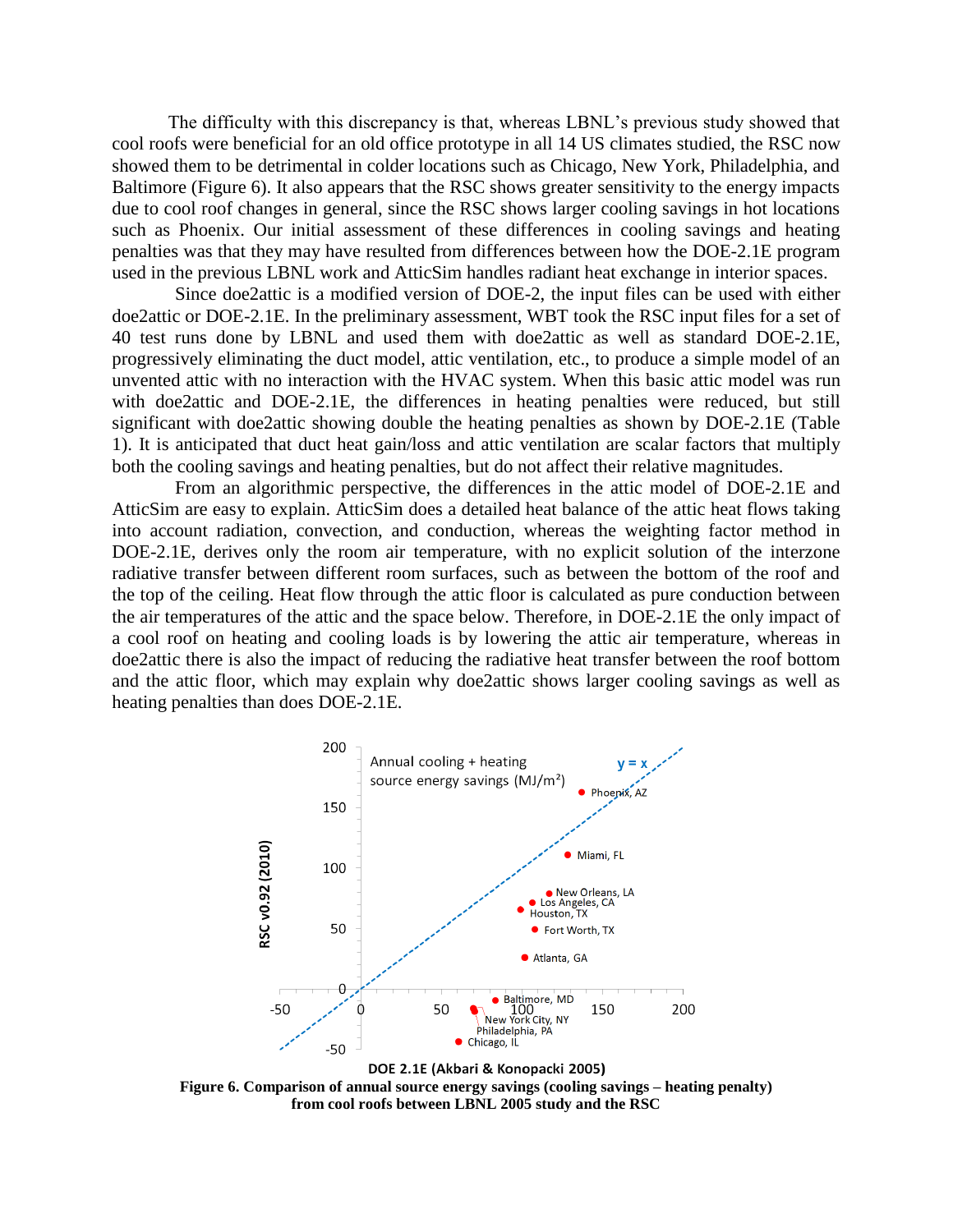<span id="page-8-0"></span>

|                    |                     |                     |    |       |              | of the same attic model for manaphe simulation engines. |                                 |                     |    |       |              |    |                 |                     |    |       |              |    |  |
|--------------------|---------------------|---------------------|----|-------|--------------|---------------------------------------------------------|---------------------------------|---------------------|----|-------|--------------|----|-----------------|---------------------|----|-------|--------------|----|--|
|                    | DOE-2.1E unmodified |                     |    |       |              |                                                         | DOE-2.1E + AtticSim (doe2attic) |                     |    |       |              |    | EnergyPlus V7.0 |                     |    |       |              |    |  |
|                    | Heat                | <b>Heat Penalty</b> |    | Cool  | Cool savings |                                                         | Heat                            | <b>Heat Penalty</b> |    | Cool  | Cool savings |    | Heat            | <b>Heat Penalty</b> |    | Cool  | Cool savings |    |  |
| Location           | GJ                  | GJ                  | %  | kWh   | kWh          | %                                                       | GJ                              | GJ                  | %  | kWh   | kWh          | %  | GJ              | GJ                  | %  | kWh   | kWh          | ℅  |  |
| Miami              | 7.8                 | 0.1                 |    | 31673 | 802          | 3                                                       | 7.7                             | 0.1                 |    | 32576 | 1432         | 4  | 0.3             | 0.1                 | 41 | 29726 | 1533         |    |  |
| Los Angeles        | 16.3                | 1.6                 | 10 | 10623 | 894          | 8                                                       | 15.1                            | 2.6                 | 18 | 11573 | 1639         | 14 | 7.1             | 2.4                 | 34 | 12442 | 1509         | 12 |  |
| Phoenix            | 22.7                | 2.4                 | 11 | 29133 | 1538         | 5.                                                      | 21.6                            | 4.1                 | 19 | 29868 | 2586         | 9  | 10.2            | 2.3                 | 22 | 27218 | 2118         |    |  |
| <b>New Orleans</b> | 29.7                | 1.8                 | 6  | 22116 | 849          | 4                                                       | 27.9                            | 3.0                 | 11 | 22881 | 1391         | 6  | 10.1            | 1.9                 | 19 | 21931 | 1456         |    |  |
| Houston            | 34.3                | 1.9                 | 6  | 23154 | 801          | 4                                                       | 32.0                            | 3.1                 | 10 | 23970 | 1392         | 6  | 14.4            | 1.8                 | 12 | 22729 | 1415         | h  |  |
| Fort Worth         | 55.4                | 2.6                 | 5  | 19973 | 759          | 4                                                       | 52.6                            | 4.8                 | 9  | 20702 | 1331         | 6  | 22.5            | 3.1                 | 14 | 20147 | 1449         |    |  |
| Atlanta            | 81.6                | 3.8                 | 5  | 15308 | 831          | 5                                                       | 78.0                            | 6.5                 | 8  | 16088 | 1416         | 9  | 37.6            | 4.1                 | 11 | 15696 | 1325         | 8  |  |
| Baltimore          | 99.7                | 3.7                 | 4  | 12575 | 634          | 5                                                       | 95.8                            | 6.5                 |    | 13165 | 1111         | 8  | 46.6            | 5.1                 | 11 | 13053 | 1140         | q  |  |
| New York           | 110.5               | 3.2                 | 3  | 11198 | 519          | 5                                                       | 106.5                           | 6.0                 | 6  | 11792 | 959          | 8  | 42.5            | 4.3                 | 10 | 12316 | 1108         | ٩  |  |
| Philadelphia       | 112.5               | 3.8                 | 3  | 11729 | 592          | 5                                                       | 108.4                           | 6.7                 | 6  | 12310 | 1033         | 8  | 54.6            | 5.2                 | 10 | 12125 | 1043         | q  |  |
| Chicago            | 149.8               | 4.1                 | з  | 10188 | 573          | 6                                                       | 144.5                           | 7.2                 | 5  | 10740 | 1006         | q  | 70.6            | 6.4                 | 9  | 10852 | 1017         | q  |  |

**Table 1. Comparison of site energy use for test simulations of the same attic model for multiple simulation engines.**

Results of DOE-2.1E unmodified shown in Table 4 are similar to those by (Akbari and Konopacki 2005). A backup of raw data from Konopacki's 2005 work, believed to include the simulation and data files used for this 2005 study, was analyzed to attempt to identify the appropriate files, resolve the extent of reported radiant modeling by the Gartland method (Gartland et al. 1996), and reconcile the similarity with the DOE-2.1E unmodified runs which have no radiant barrier. Upon further analysis, it was concluded from the original simulation files that the previous study's simulations did not use the Gartland function or any other to model the radiation heat transfer in the attic. There is also no documentation of how Micropas models intrazone radiant heat transfer. Ken Nittler, author of Micropas, has conveyed that the simulation runs performed for (Akbari and Konopacki 2005) used a preliminary version of the Unconditioned Zone Model (UZM) (Wilcox et al. 2006).

Another check of this modeling difference has been done by converting the RSC input files to EnergyPlus*,* which also uses the heat balance method to derive the room heat flows. These results appear in the columns on the right of Table 4. There is a significant discrepancy in the house heating energies as calculated by EnergyPlus*,* but the percent heating penalties agreed closely with doe2attic and not with DOE-2.1E [\(Figure 7\)](#page-8-1).



<span id="page-8-1"></span>**EnergyPlus and doe2attic compared to standard DOE-2.1E**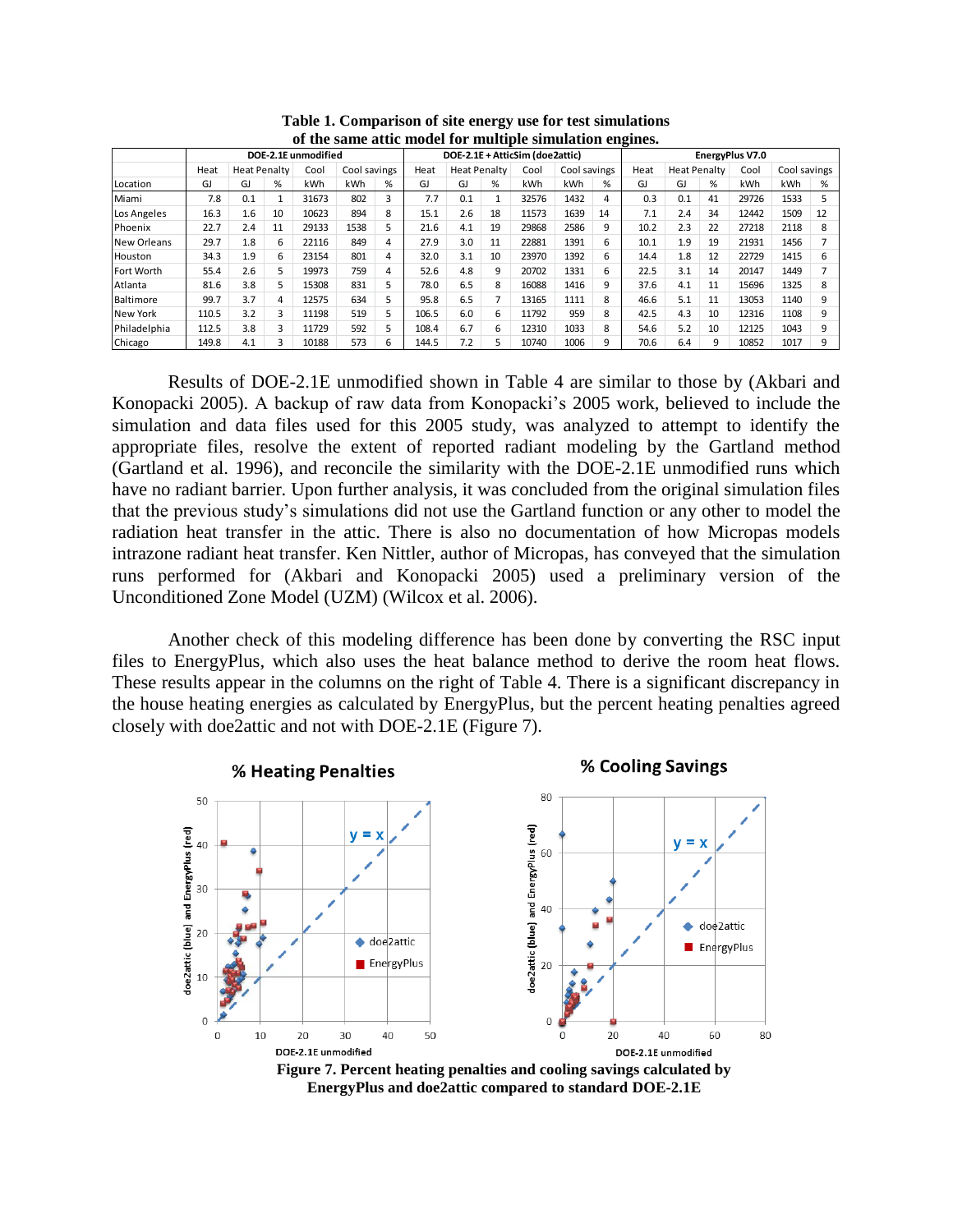This preliminary analysis is aimed at providing a tentative explanation for why the RSC results differed from the previous LBNL studies. The authors are now working on a much more thorough evaluation of the RSC as well as validating the RSC against detailed measured data obtained by LBNL and ORNL at test houses in California and North Carolina. In the course of this ongoing evaluation, some problems were found in both the linkage between AtticSim and doe2attic, as well as the modeling of the office and residential buildings. Since both of these activities are still ongoing, it is unclear how much of this preliminary assessment will be affected.

### **Conclusions and Future Work**

In conclusion, the Roof Savings Calculator provides an approachable portal for both industry experts and residential homeowners to leverage the best available whole-building energy simulation packages and determine energy and cost savings for modern roof technologies and related retrofits. The tool uses the DOE-2.1E whole-building energy simulation program and calls AtticSim from the SYSTEMS module where AtticSim computes the temperatures and heat flows of all surfaces in the attic and passes back to DOE-2.1E the attic air temperature, the HVAC duct gains and losses, and the ceiling heat flow. Combined, the two codes, benchmarked against field data including California demonstration homes at Ft. Irwin, were shown to yield credible results and are now usable online at [www.roofcalc.com.](http://www.roofcalc.com/)

The preliminary analysis arrived at tentative explanations for why the RSC results differed from the previous LBNL studies which includes RSC bug fixes and the lack of use of the Gartland model for simulating radiant heat transfer in previous studies. Comparative analysis has been shown involving four simulation programs (RSC, DOE-2.1E, EnergyPlus, and MicroPas) including heat exchange between the attic surfaces (principally the roof and ceiling), and the resultant heat flows through the ceiling to the building below.

Further analysis has been completed involving statistical summaries of simulation ensembles for surface variables throughout the roof and attic assembly, domain expert validation of patterns observed from the simulation engine's physics, and is nearing completion for empirical validation of RSC in comparison to an instrumented building in Fresno, CA. Work has begun on a publication which will summarize the analysis with a side-by-side comparison of the pre- and post-validation version of RSC.

### **Acknowledgements**

Funding for this project was provided by field work proposal CEBT105 under the Department of Energy Building Technology Activity Number BT0201000. This manuscript has been authored by UT-Battelle, LLC under Contract No. DE-AC05-00OR22725 with the U.S. Department of Energy. The United States Government retains and the publisher, by accepting the article for publication, acknowledges that the United States Government retains a non-exclusive, paid-up, irrevocable, world-wide license to publish or reproduce the published form of this manuscript, or allow others to do so, for United States Government purposes. The Department of Energy will provide public access to these results of federally sponsored research in accordance with the DOE Public Access Plan (http://energy.gov/downloads/doe-public-access-plan).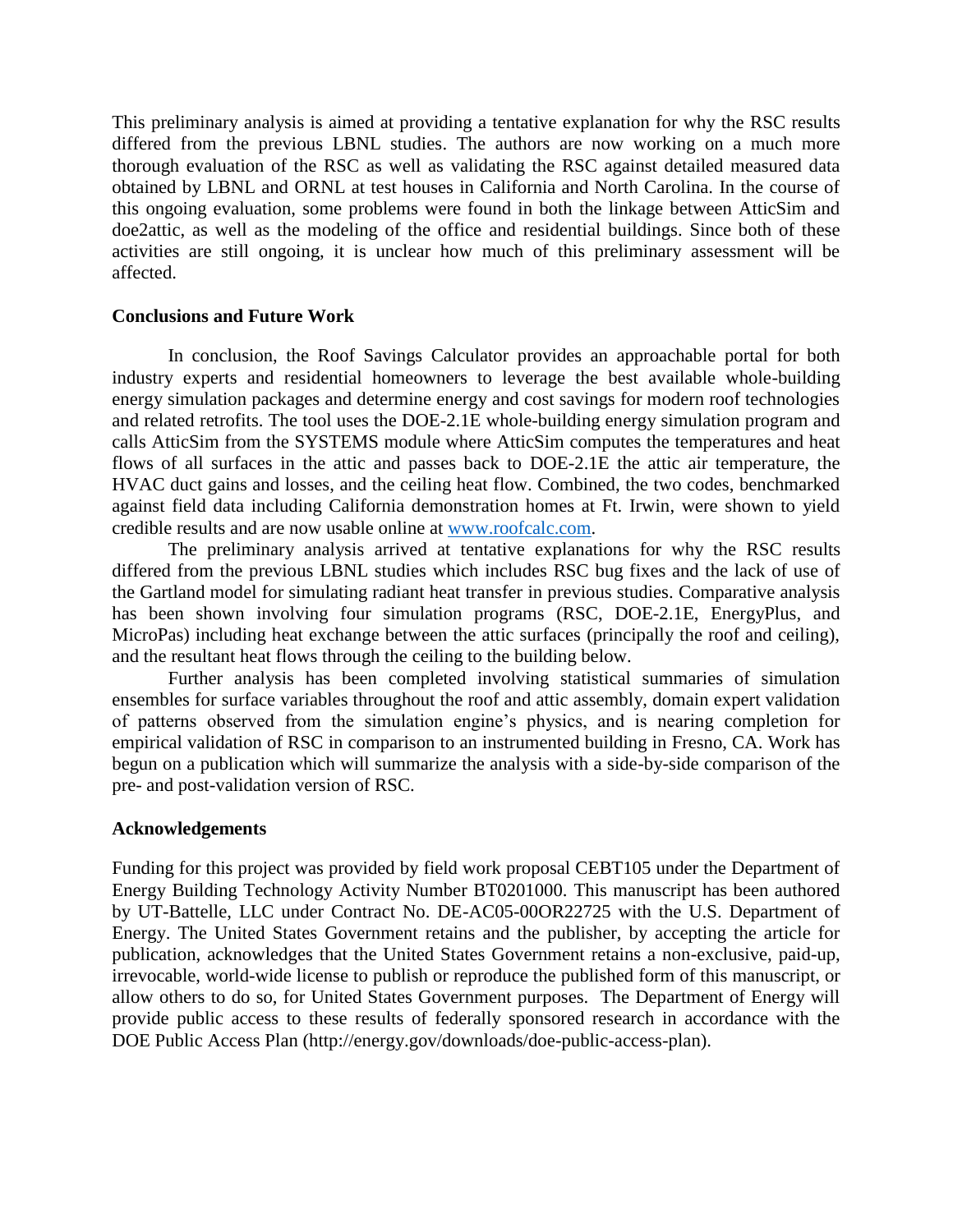# **References**

- Akbari, H., and S. Konopacki 2005. "Calculating energy-saving potentials of heat-island reduction strategies". Energy Policy, 33(6):721-756.
- Miller, W.A, J.R. New, J. Huang, E. Erdem. 2010. "Roof Savings Calculator". www.roofcalc.com.
- DOE (Department of Energy) 1998, "DOE Cool Roof Calculator". Oak Ridge National Laboratory, http://www.ornl.gov/sci/roofs+walls/facts/CoolCalcEnergy.htm
- EPA (Environmental Protection Agency) 2001, "Roofing Comparison Calculator" (no longer available). http://www.roofcalc.com/RoofCalcBuildingInput.aspx.
- LASL (Los Alamos Scientific Laboratory) 1980. "DOE-2 Reference Manual, Parts 1 and 2, Version 2.1". LA-7689-M Ver. 2.1, LBL-8706 Rev. 1, Lawrence Berkeley Laboratory, Berkeley CA and Los Alamos Scientific Laboratory, Los Alamos NM.
- LBNL (Lawrence Berkeley Laboratory) 1982. "DOE-2 Engineers Manual, Version 2.1A". Lawrence Berkeley Laboratory, Berkeley CA.
- Winkelmann, F., Birdsall, B., Buhl, F., Ellington, K., Erdem, E., Hirsch, J., and Gates, S. 1993. "DOE-2 Supplement, Version 2.1E". LBL-34947, Lawrence Berkeley National Laboratory, Berkeley CA.
- JJH (James J. Hirsch & Associates). 2014. "The Home of DOE-2 based Building Energy use and Cost Analysis Software". http://www.doe2.com.
- New, J., W. Miller, Y.J. Huang, R. Levinson, J. Mellot, J. Sanyal, and K. Childs 2014. "Analysis of DOE's Roof Savings Calculator with Comparison to other Simulation Engines" ORNL/TM-2013/501, Oak Ridge National Laboratory, Oak Ridge TN.
- New, Joshua R., Jones, Chad, Miller, William A., Desjarlais, Andre, Huang, Yu Joe, and Erdem, Ender 2011. "Poster: Roof Savings Calculator." In Proceedings of the International Conference on Advances in Cool Roof Research, Berkeley, CA, July 2011
- Parker, D., P. Fairey, and L. Gu. 1993. "Simulation of the Effects of Duct Leakage and Heat Transfer on Residential Space Cooling Energy Use". Energy and Buildings, 20(2): 97–113.
- Petrie, T. W., K. E. Wilkes, P. W. Childs, and J. E. Christian. 1998. "Effect of Radiant Barriers and Attic Ventilation on Residential Attics and Attic Duct Systems: New Tools for Measuring and Modeling". ASHRAE Trans., vol. 104, 1175-1192.
- Ober, D.G. and Wilkes, K.E. 1997. "An Energy Calculation Method for Attics, Including Radiant Barriers". ASHRAE Research project RP717 for TC4.7, Feb. 1997.